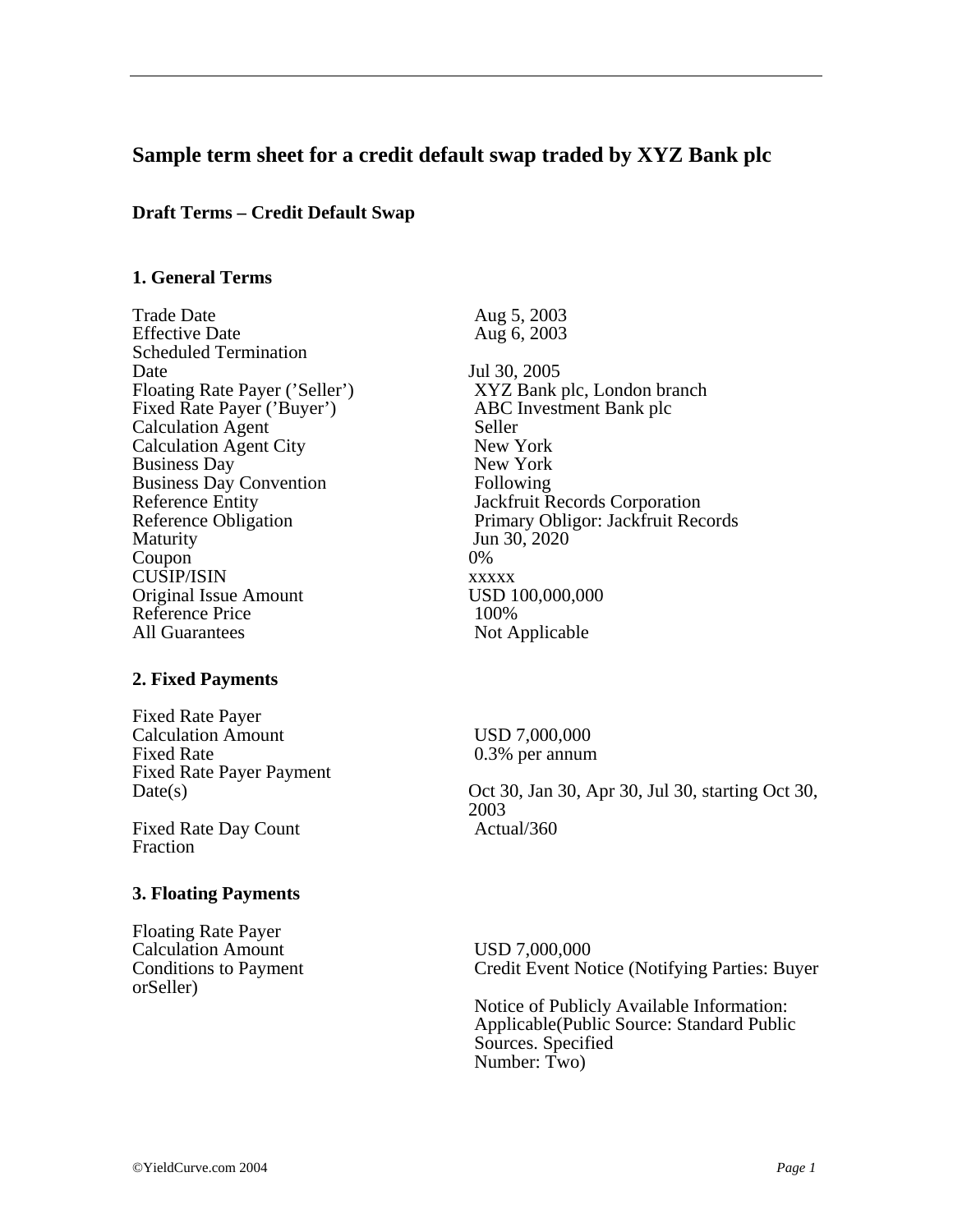## Credit Events Bankruptcy

## **4. Settlement Terms**

Settlement Method Physical Settlement

Terms Relating to Physical **Settlement** 

Deliverable Obligations Deliverable Obligation Not Subordinated

Restructuring Maturity Not Applicable Limitation Partial Cash Settlement Not Applicable of Loans Partial Cash Settlement of Not Applicable Assignable Loans Escrow Applicable

Failure to Pay (Grace Period Extension: Not Applicable. Payment Requirement: \$1,000,000) Obligation(s) Borrowed Money

Settlement Currency The currency in which the Floating Rate Payer Calculation Amount is denominated

Physical Settlement Period The longest of the number of business days for settlement in accordance with the thencurrent market practice of any Deliverable Obligation being Delivered in the Portfolio, as determined by the Calculation Agent, after consultation with the parties, but in no event shall be more than 30 days

Portfolio Exclude Accrued Interest<br>
Deliverable Obligations Bond or Loan Characteristics Specified Currency – Standard Specified Currencies Maximum Maturity: 30 years Not Contingent Not Bearer Transferable Assignable Loan Consent Required Loan

#### **5. Documentation**

Confirmation to be prepared by the Seller and agreed to by the Buyer. The definitions and provisions contained in the 2003 ISDA Credit Derivatives Definitions, as published by the International Swaps and Derivatives Association, Inc., as supplemented by the May 2003 Supplement, to the 2003 ISDA Credit Derivatives Definitions (together, the 'Credit Derivatives Definitions'), are incorporated into the Confirmation